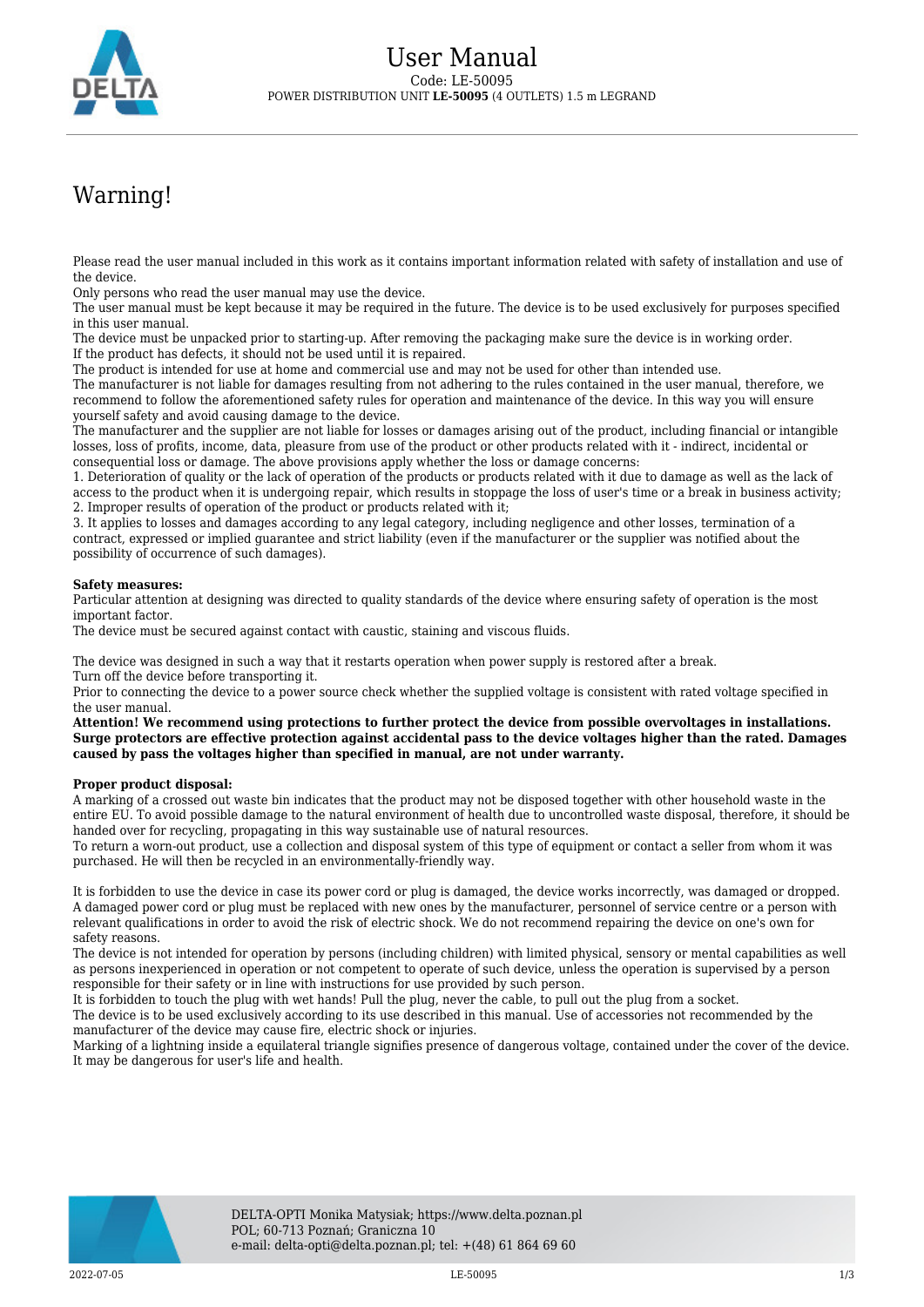

## User Manual Code: LE-50095 POWER DISTRIBUTION UNIT **LE-50095** (4 OUTLETS) 1.5 m LEGRAND



The device reduces the risk of damage the computer, TVset, radio receiver caused by surges in mains. The distribution unit has a swivel range of  $\pm 90^{\circ}$  and fixings to the ground with brackets. The device is equipped with the two-way power switch with light indicator, which informs about the power voltage in outlets. Load nominal current 16A.

| Rated voltage:                        | 230 V AC / 50 Hz                   |
|---------------------------------------|------------------------------------|
| Total maximal current:                | 16 A                               |
| Maximal total load:                   | 3500 W                             |
| Number of outlets:                    | 4 grounded outlets 10A/250V        |
| Nominal voltage of surge suppressor:  | 250 V / 50 Hz                      |
| Protection level of surge suppressor: | $\leq$ 1 kV (L/N)                  |
| Nominal stroke current:               | $2$ kA (L/N) - (8/20µs)            |
| Switch:                               | two-way, with light indication     |
| Maximum stroke current:               | 4 kA $(L/N)$ - $^{\circ}$ (8/20µs) |
| Wire gauge:                           | $3 \times 1.5$ mm <sup>2</sup>     |
| Length of the cable:                  | 1.5 <sub>m</sub>                   |
| Housing:                              | Plastic                            |
| Weight:                               | $0.47$ kg                          |
| Dimensions:                           | 315 x 90 x 63 mm                   |
| Manufacturer / Brand:                 | LEGRAND                            |
| Guarantee:                            | 2 years                            |